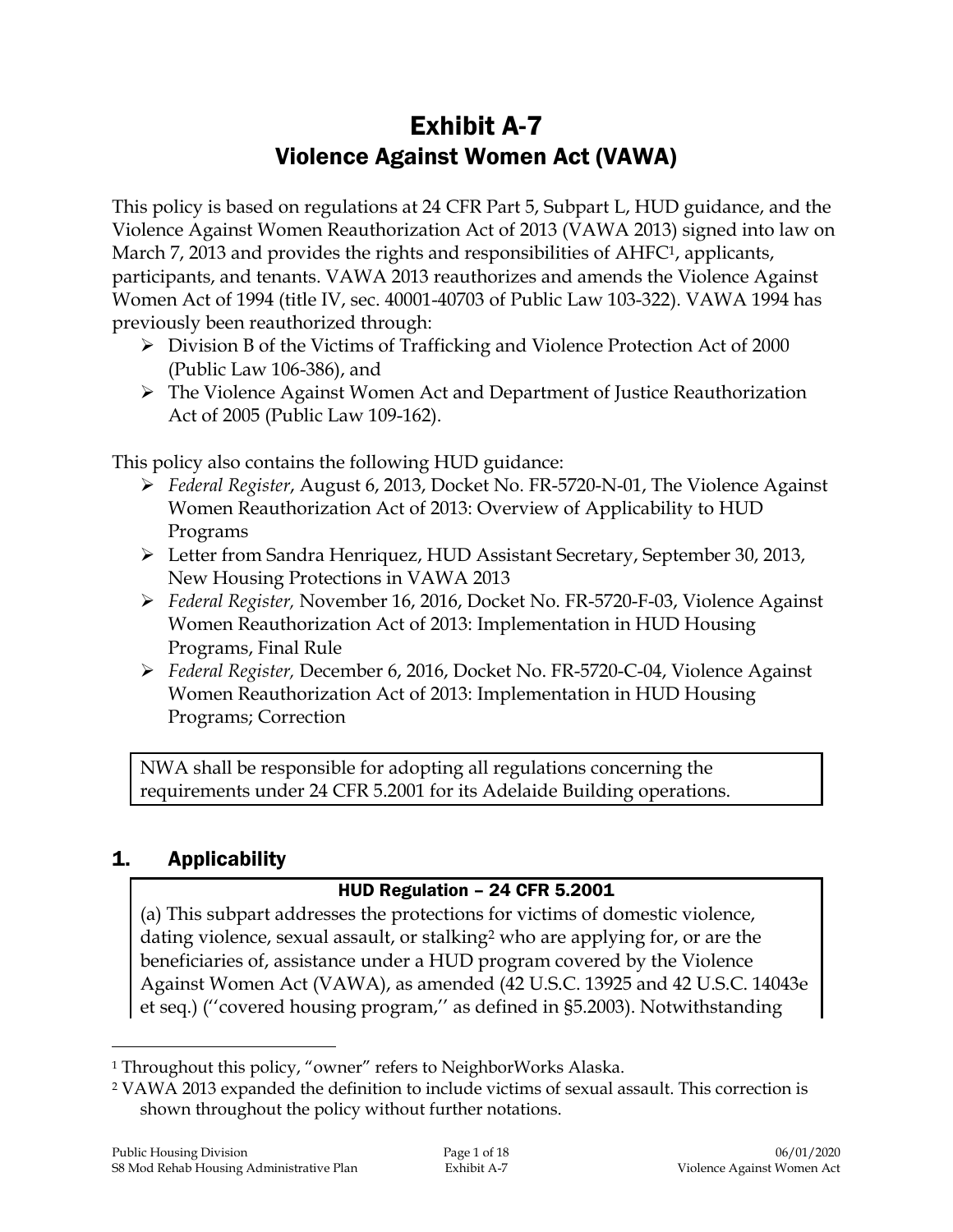the title of the statute, protections are not limited to women but cover victims of domestic violence, dating violence, sexual assault, and stalking, regardless of sex, gender identity, or sexual orientation. Consistent with the nondiscrimination and equal opportunity requirements at 24 CFR 5.105(a), victims cannot be discriminated against on the basis of any protected characteristic, including race, color, national origin, religion, sex, familial status, disability, or age. HUD programs must also be operated consistently with HUD's Equal Access Rule at §5.105(a)(2), which requires that HUD-assisted and HUD-insured housing are made available to all otherwise eligible individuals and families regardless of actual or perceived sexual orientation, gender identity, or marital status.

#### (b)

(1) The applicable assistance provided under a covered housing program generally consists of two types of assistance (one or both may be provided): Tenant-based rental assistance, which is rental assistance that is provided to the tenant; and project-based assistance, which is assistance that attaches to the unit in which the tenant resides. For project-based assistance, the assistance may consist of such assistance as operating assistance, development assistance, and mortgage interest rate subsidy.

(2) The regulations in this subpart are supplemented by the specific regulations for the HUD-covered housing programs listed in §5.2003. The program-specific regulations address how certain VAWA requirements are to be implemented and whether they can be implemented (for example, reasonable time to establish eligibility for assistance as provided in §5.2009(b)) for the applicable covered housing program, given the statutory and regulatory framework for the program. When there is conflict between the regulations of this subpart and the program-specific regulations, the program-specific regulations govern. Where assistance is provided under more than one covered housing program and there is a conflict between VAWA protections or remedies under those programs, the individual seeking the VAWA protections or remedies may choose to use the protections or remedies under any or all of those programs, as long as the protections or remedies would be feasible and permissible under each of the program statutes.

## 2. Effect on Other Laws

## HUD Regulation – 24 CFR 5.2011

Nothing in this subpart shall be construed to supersede any provision of any Federal, State, or local law that provides greater protection than this section for victims of domestic violence, dating violence, or stalking.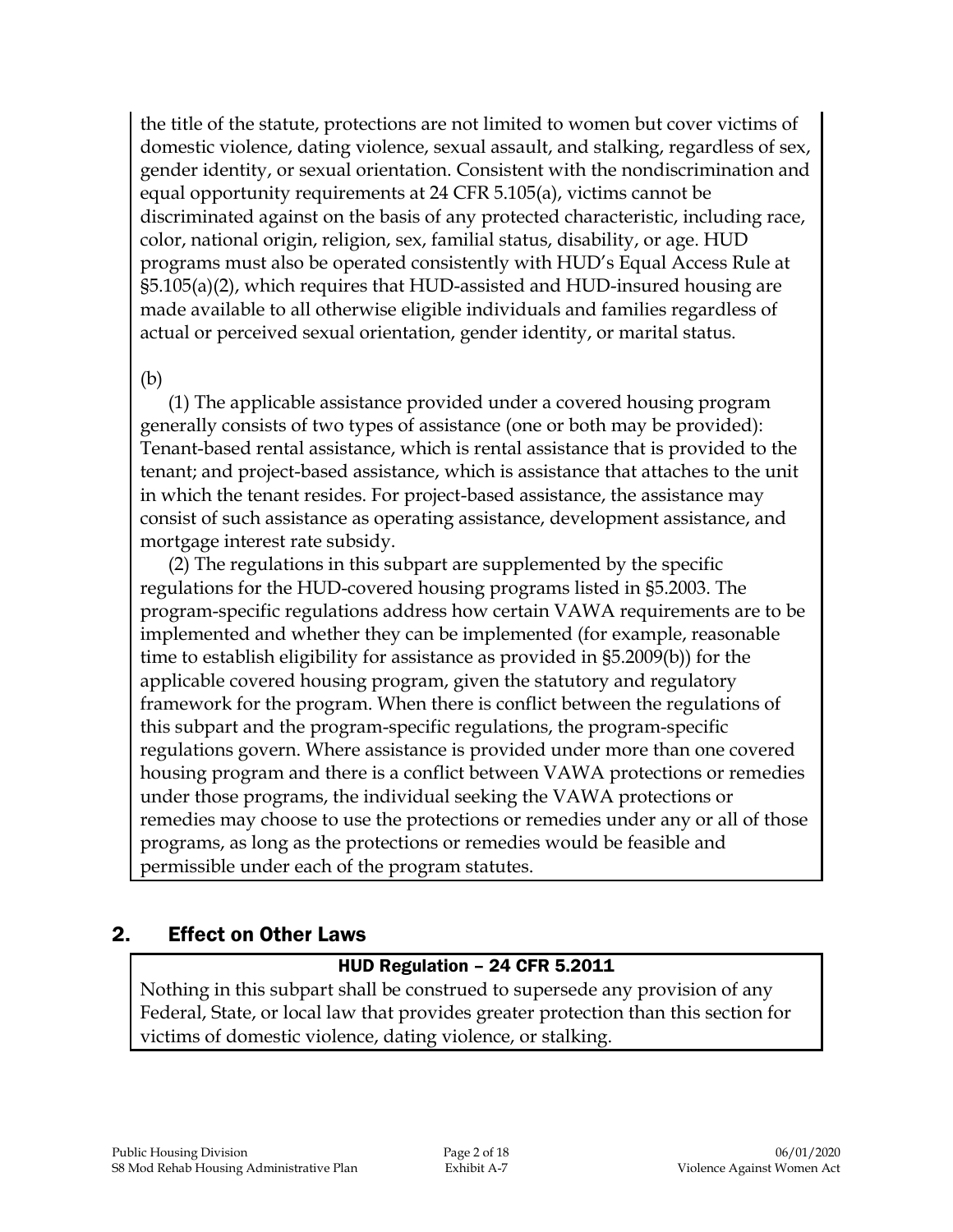# 3. Confidentiality

# HUD Regulation – 24 CFR 5.2007(c)

Any information submitted to a covered housing provider under this section, including the fact that an individual is a victim of domestic violence, dating violence, sexual assault, or stalking (confidential information), shall be maintained in strict confidence by the covered housing provider.

(1) The covered housing provider shall not allow any individual administering assistance on behalf of the covered housing provider or any persons within their employ (e.g., contractors) or in the employ of the covered housing provider to have access to confidential information unless explicitly authorized by the covered housing provider for reasons that specifically call for these individuals to have access to this information under applicable Federal, State, or local law.

(2) The covered housing provider shall not enter confidential information described in paragraph (c) of this section into any shared database or disclose such information to any other entity or individual, except to the extent that the disclosure is:

(i) Requested or consented to in writing by the individual in a time-limited release

(ii) Required for use in an eviction proceeding or hearing regarding termination of assistance from the covered program; or

(iii) Otherwise required by applicable law.

## HUD Regulation – 24 CFR 882.804

(a) Participation in this program requires compliance with the Federal requirements set forth in 24 CFR 5.105, with the Americans with Disabilities Act (42 U.S.C. 12101 et seq.), and with the regulations in 24 CFR part 5, subpart L (Protection for Victims of Domestic Violence, Dating Violence, Sexual Assault, or Stalking).

# 4. Documenting an Occurrence of Domestic Violence

The documentation requirements in this paragraph are not applicable to a request made by the tenant for a request for an emergency transfer under the Emergency Transfer Plan section below.

## HUD Regulation – 24 CFR 5.2007(a)

(1) Under a covered housing program, if an applicant or tenant represents to the covered housing provider that the individual is a victim of domestic violence, dating violence, sexual assault, or stalking entitled to the protections under §5.2005, or remedies under §5.2009, the covered housing provider may request,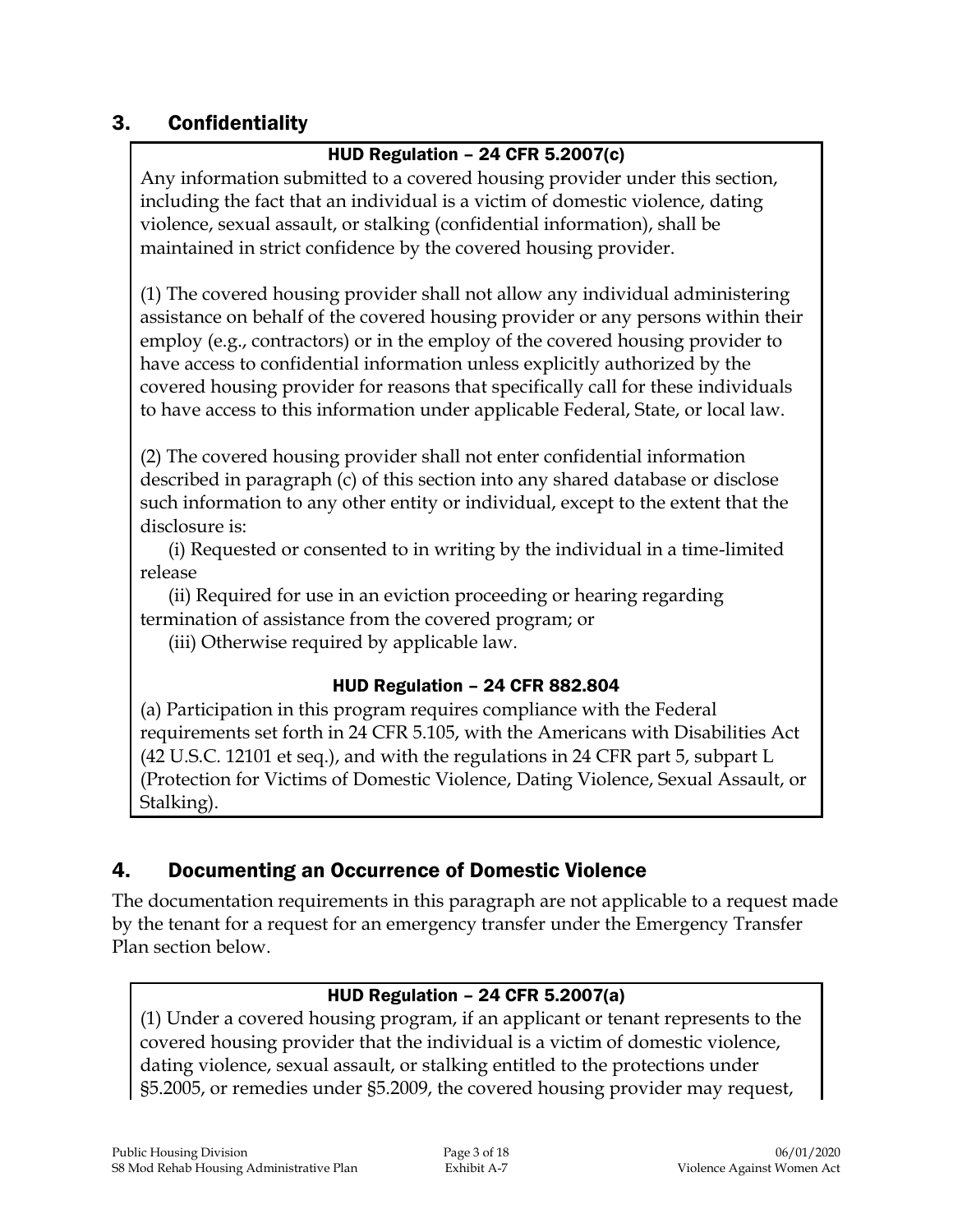in writing, that the applicant or tenant submit to the covered housing provider the documentation specified in paragraph (b)(1) of this section.

(2)

(i) If an applicant or tenant does not provide the documentation requested under paragraph (a)(1) of this section within 14 business days after the date that the tenant receives a request in writing for such documentation from the covered housing provider, nothing in §5.2005 or §5.2009, which addresses the protections of VAWA, may be construed to limit the authority of the covered housing provider to:

- (A) Deny admission by the applicant or tenant to the covered housing program;
- (B) Deny assistance under the covered housing program to the applicant or tenant;
- (C) Terminate the participation of the tenant in the covered housing program; or
- (D) Evict the tenant, or a lawful occupant that commits a violation of a lease.

(ii) A covered housing provider may, at its discretion, extend the 14-business day deadline under paragraph (a)(2)(i) of this section.

# 4.A Permissible Documentation and Submission Requirements

# HUD Regulation – 24 CFR 5.2007(b)

(1) In response to a written request to the applicant or tenant from the covered housing provider, as provided in paragraph (a) of this section, the applicant or tenant may submit, as documentation of the occurrence of domestic violence, dating violence, sexual assault, or stalking, any one of the following forms of documentation, where it is at the discretion of the tenant or applicant which one of the following forms of documentation to submit:

- (i) The certification form described in  $\S5.2005(a)(1)(ii)$ ; or
- (ii) A document:
- (A) Signed by an employee, agent, or volunteer of a victim service provider, an attorney, or medical professional, or a mental health professional (collectively, ''professional'') from whom the victim has sought assistance relating to domestic violence, dating violence, sexual assault, or stalking, or the effects of abuse;
- (B) Signed by the applicant or tenant; and
- (C) That specifies, under penalty of perjury, that the professional believes in the occurrence of the incident of domestic violence, dating violence, sexual assault, or stalking that is the ground for protection and remedies under this subpart, and that the incident meets the applicable definition of domestic violence, dating violence, sexual assault, or stalking under §5.2003; or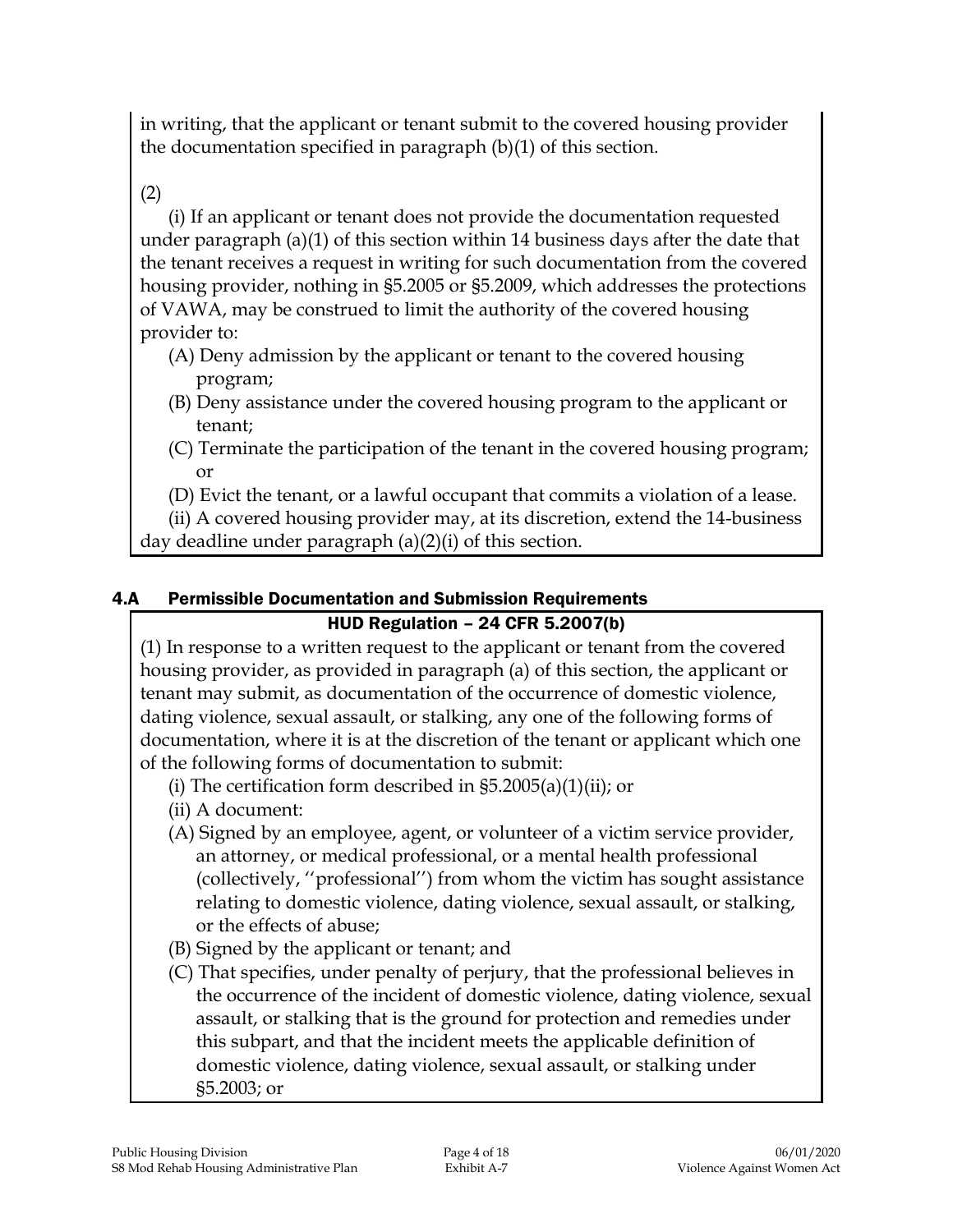(iii) A record of a Federal, State, tribal, territorial or local law enforcement agency, court, or administrative agency; or

(iv) At the discretion of a covered housing provider, a statement or other evidence provided by the applicant or tenant.

(2) If a covered housing provider receives documentation under paragraph (b)(1) of this section that contains conflicting information (including certification forms from two or more members of a household each claiming to be a victim and naming one or more of the other petitioning household members as the perpetrator), the covered housing provider may require an applicant or tenant to submit third-party documentation, as described in paragraphs (b)(1)(ii),  $(b)(1)(iii)$ , or  $(b)(1)(iv)$  of this section, within 30 calendar days of the date of the request for the third-party documentation.

(3) Nothing in this paragraph (b) shall be construed to require a covered housing provider to request that an individual submit documentation of the status of the individual as a victim of domestic violence, dating violence, sexual assault, or stalking.

# 5. Protections

## 5.A Providing the Notice of Occupancy Rights

## HUD Regulation – 24 CFR 5.2005(a)

Notification of occupancy rights under VAWA and certification form. (1) A covered housing provider must provide to each of its applicants and to each of its tenants the notice of occupancy rights and the certification form as described in this section:

(i) A ''Notice of Occupancy Rights under the Violence Against Women Act,'' as prescribed and in accordance with directions provided by HUD, that explains the VAWA protections under this subpart, including the right to confidentiality, and any limitations on those protections; and

(ii) A certification form, in a form approved by HUD, to be completed by the victim to document an incident of domestic violence, dating violence, sexual assault or stalking, and that:

- (A) States that the applicant or tenant is a victim of domestic violence, dating violence, sexual assault, or stalking;
- (B) States that the incident of domestic violence, dating violence, sexual assault, or stalking that is the ground for protection under this subpart meets the applicable definition for such incident under §5.2003; and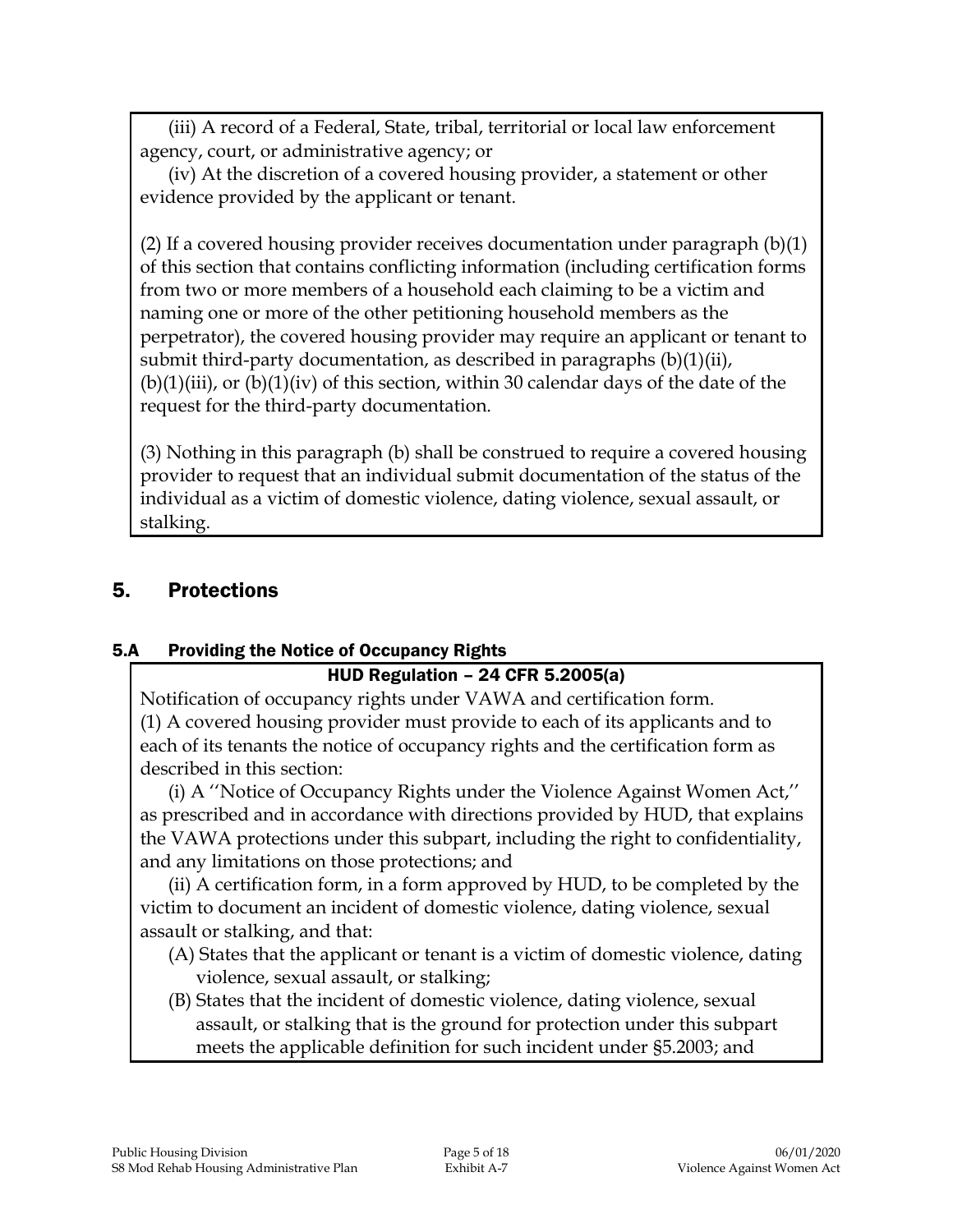(C) Includes the name of the individual who committed the domestic violence, dating violence, sexual assault, or stalking, if the name is known and safe to provide.

(2) The notice required by paragraph  $(a)(1)(i)$  of this section and certification form required by paragraph (a)(1)(ii) of this section must be provided to an applicant or tenant no later than at each of the following times:

(i) At the time the applicant is denied assistance or admission under a covered housing program;

(ii) At the time the individual is provided assistance or admission under the covered housing program;

(iii) With any notification of eviction or notification of termination of assistance; and

(iv) During the 12-month period following December 16, 2016, either during the annual recertification or lease renewal process, whichever is applicable, or, if there will be no recertification or lease renewal for a tenant during the first year after the rule takes effect, through other means.

(3) The notice required by paragraph  $(a)(1)(i)$  of this section and the certification form required by paragraph (a)(1)(ii) of this section must be made available in multiple languages, consistent with guidance issued by HUD in accordance with Executive Order 13166 (Improving Access to Services for Persons with Limited English Proficiency, signed August 11, 2000, and published in the Federal Register on August 16, 2000 (at 65 FR 50121).

(4) For renewed funding or leases of the Section 8 project-based program under 24 CFR parts 880, 882, 883, 884, 886, as well as project-based section 8 provided in connection with housing under part 891, the HUD-required lease, lease addendum, or tenancy addendum, as applicable, must include a description of specific protections afforded to the victims of domestic violence, dating violence, sexual assault, or stalking, as provided in this subpart.

## 5.B Prohibited Basis for Denial or Termination of Assistance or Eviction HUD Regulations – 24 CFR 5.2005(b)

(1) General. An applicant for assistance or tenant assisted under a covered housing program may not be denied admission to, denied assistance under, terminated from participation in, or evicted from the housing on the basis or as a direct result of the fact that the applicant or tenant is or has been a victim of domestic violence, dating violence, sexual assault, or stalking, if the applicant or tenant otherwise qualifies for admission, assistance, participation, or occupancy.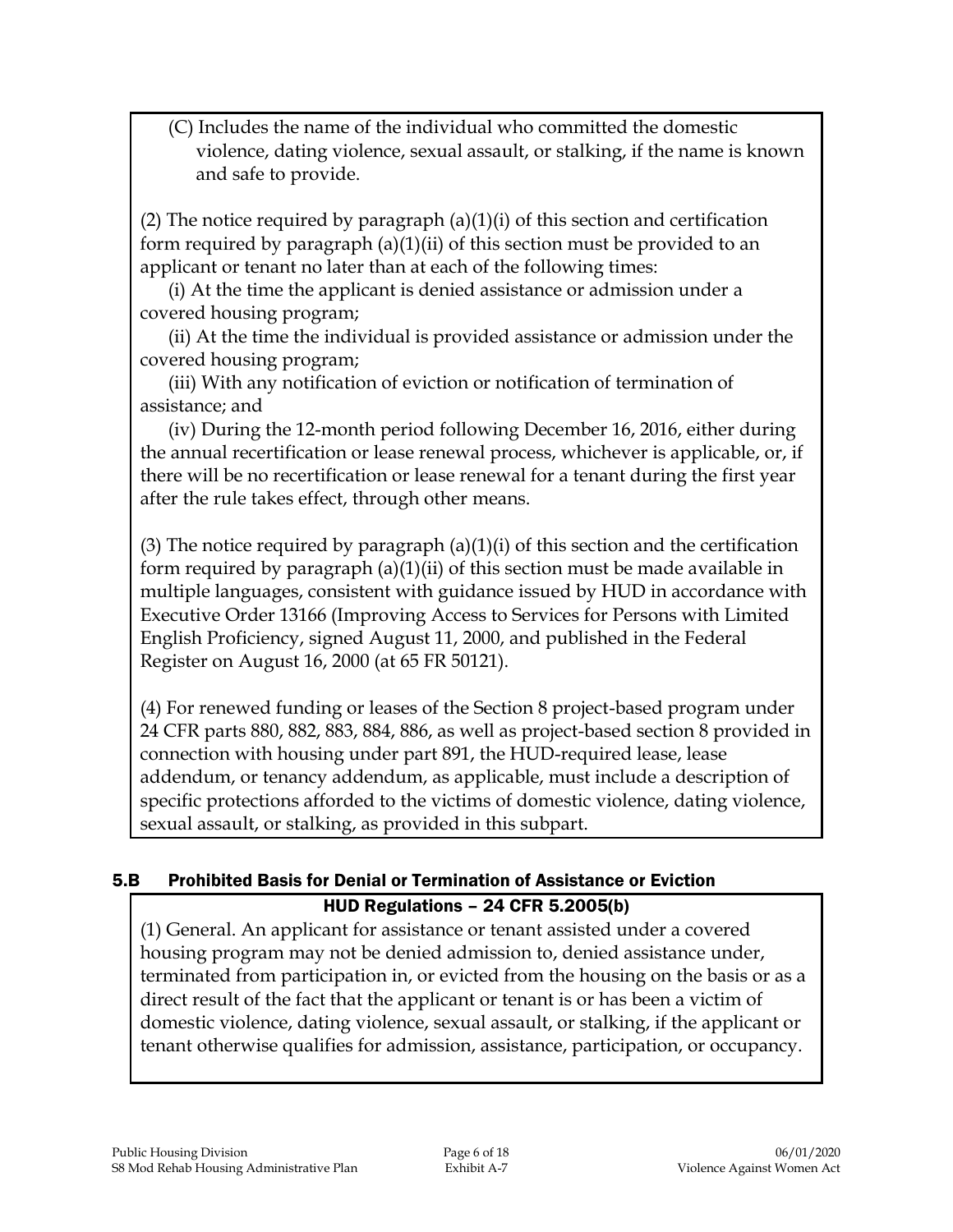(2) Termination on the basis of criminal activity. A tenant in a covered housing program may not be denied tenancy or occupancy rights solely on the basis of criminal activity directly relating to domestic violence, dating violence, sexual assault, or stalking if:

(i) The criminal activity is engaged in by a member of the household of the tenant or any guest or other person under the control of the tenant, and

(ii) The tenant or an affiliated individual of the tenant is the victim or threatened victim of such domestic violence, dating violence, sexual assault or stalking.

#### HUD Regulation – 24 CFR 882.511

(g) In actions or potential actions to terminate tenancy, the owner shall follow 24 CFR part 5, subpart L (Protection for Victims of Domestic Violence, Dating Violence, Sexual Assault, or Stalking).

#### HUD Regulation – 24 CFR 882.514(c)

However, the owner must not deny program assistance or admission to an applicant based on the fact that the applicant is or has been a victim of domestic violence, dating violence, sexual assault, or stalking, if the applicant otherwise qualifies for assistance or admission.

## 5.C Construction of Lease Terms and Terms of Assistance

#### HUD Regulations – 24 CFR 5.2005(c)

An incident of actual or threatened domestic violence, dating violence, sexual assault, or stalking shall not be construed as:

(1) A serious or repeated violation of a lease executed under a covered housing program by the victim or threatened victim of such incident; or

(2) Good cause for terminating the assistance, tenancy, or occupancy rights under a covered housing program of the victim or threatened victim of such incident.

#### 5.D Limitations of VAWA Protections

#### HUD Regulations – 24 CFR 5.2005(d)

(1) Nothing in this section limits the authority of a covered housing provider, when notified of a court order, to comply with a court order with respect to:

(i) The rights of access or control of property, including civil protection orders issued to protect a victim of domestic violence, dating violence, sexual assault, or stalking; or

(ii) The distribution or possession of property among members of a household.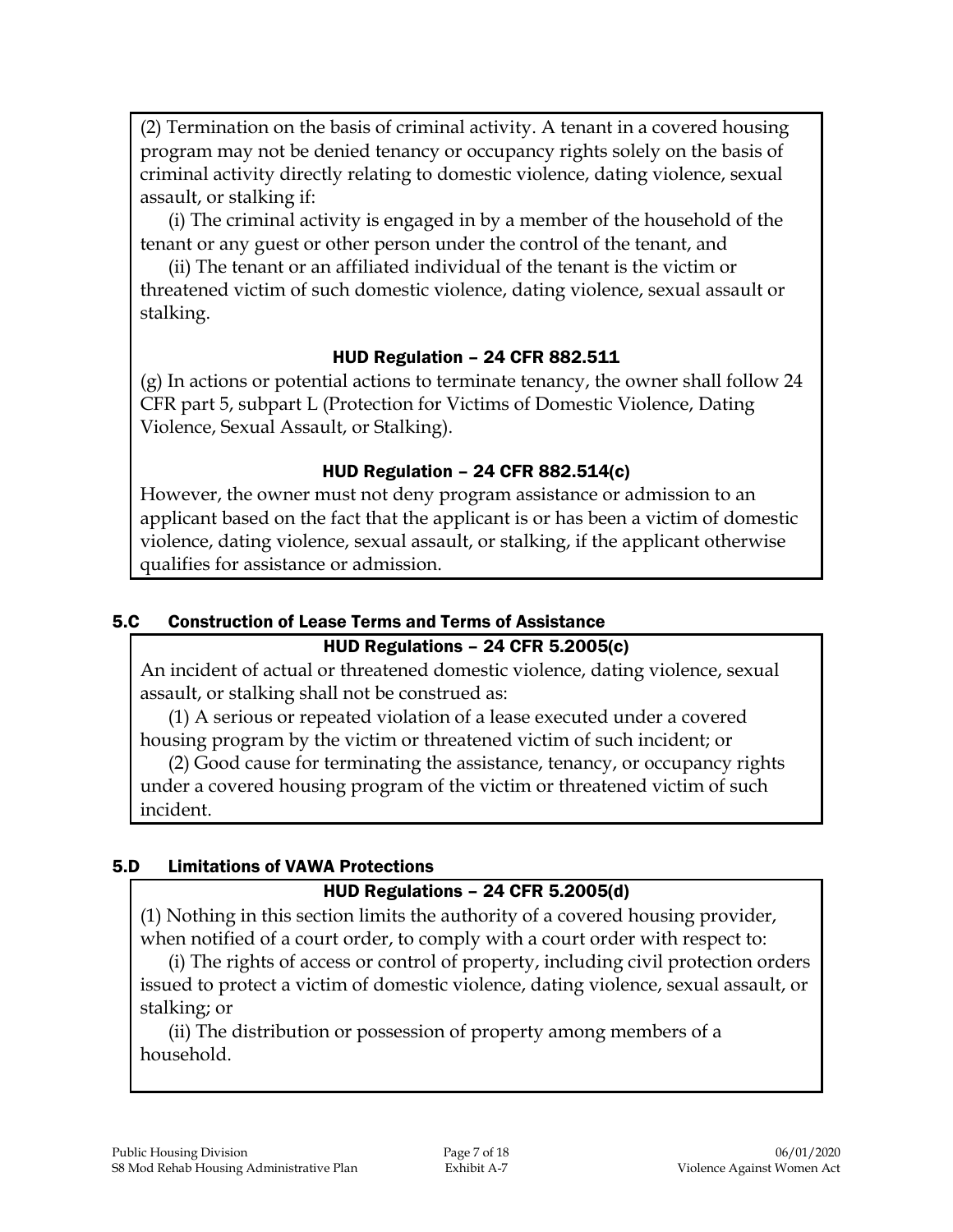(2) Nothing in this section limits any available authority of a covered housing provider to evict or terminate assistance to a tenant for any violation not premised on an act of domestic violence, dating violence, sexual assault, or stalking that is in question against the tenant or an affiliated individual of the tenant. However, the covered housing provider must not subject the tenant, who is or has been a victim of domestic violence, dating violence, sexual assault, or stalking, or is affiliated with an individual who is or has been a victim of domestic violence, dating violence, sexual assault or stalking, to a more demanding standard than other tenants in determining whether to evict or terminate assistance.

(3) Nothing in this section limits the authority of a covered housing provider to terminate assistance to or evict a tenant under a covered housing program if the covered housing provider can demonstrate an actual and imminent threat to other tenants or those employed at or providing service to property of the covered housing provider would be present if that tenant or lawful occupant is not evicted or terminated from assistance. In this context, words, gestures, actions, or other indicators will be considered an ''actual and imminent threat'' if they meet the standards provided in the definition of ''actual and imminent threat'' in §5.2003.

(4) Any eviction or termination of assistance, as provided in paragraph  $(d)(3)$  of this section should be utilized by a covered housing provider only when there are no other actions that could be taken to reduce or eliminate the threat, including, but not limited to, transferring the victim to a different unit, barring the perpetrator from the property, contacting law enforcement to increase police presence or develop other plans to keep the property safe, or seeking other legal remedies to prevent the perpetrator from acting on a threat. Restrictions predicated on public safety cannot be based on stereotypes, but must be tailored to particularized concerns about individual residents.

#### HUD Regulation – 24 CFR 5.2007(d)

A covered housing provider's compliance with the protections of §§5.2005 and 5.2009, based on documentation received under this section shall not be sufficient to constitute evidence of an unreasonable act or omission by the covered housing provider. However, nothing in this paragraph (d) of this section shall be construed to limit the liability of a covered housing provider for failure to comply with §§5.2005 and 5.2009.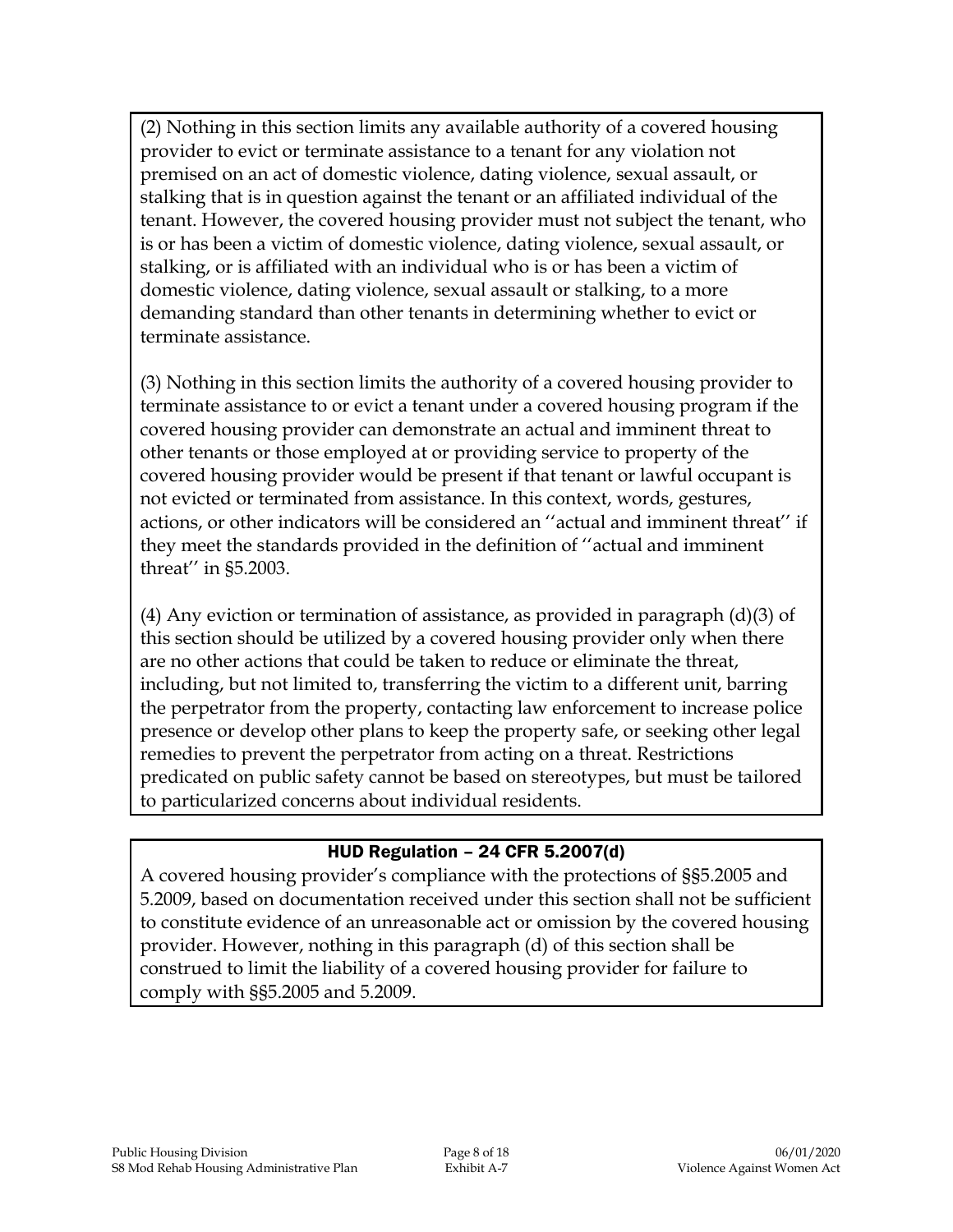# 6. Remedies

## HUD Regulations – 24 CFR 882.407

(a) The moderate rehabilitation program is subject to applicable Federal requirements in 24 CFR 5.105 and to the requirements for protection for victims of domestic violence, dating violence, sexual assault, or stalking in 24 CFR part 5, subpart L (Protection for Victims of Domestic Violence, Dating Violence, Sexual Assault, or Stalking).

#### 6.A Emergency Transfer Plan

#### HUD Regulation – 24 CFR 5.2005(e)

Each covered housing provider, as identified in the program-specific regulations for the covered housing program, shall adopt an emergency transfer plan, no later than June 14, 2017 based on HUD's model emergency transfer plan, in accordance with the following:

(1) For purposes of this section, the following definitions apply:

(i) Internal emergency transfer refers to an emergency relocation of a tenant to another unit where the tenant would not be categorized as a new applicant; that is, the tenant may reside in the new unit without having to undergo an application process.

(ii) External emergency transfer refers to an emergency relocation of a tenant to another unit where the tenant would be categorized as a new applicant; that is the tenant must undergo an application process in order to reside in the new unit.

(iii) Safe unit refers to a unit that the victim of domestic violence, dating violence, sexual assault, or stalking believes is safe.

(2) The emergency transfer plan must provide that a tenant receiving rental assistance through, or residing in a unit subsidized under, a covered housing program who is a victim of domestic violence, dating violence, sexual assault, or stalking qualifies for an emergency transfer if:

(i) The tenant expressly requests the transfer; and

(ii)

- (A) The tenant reasonably believes there is a threat of imminent harm from further violence if the tenant remains within the same dwelling unit that the tenant is currently occupying; or
- (B) In the case of a tenant who is a victim of sexual assault, either the tenant reasonably believes there is a threat of imminent harm from further violence if the tenant remains within the same dwelling unit that the tenant is currently occupying, or the sexual assault occurred on the premises during the 90-calendar-day period preceding the date of the request for transfer.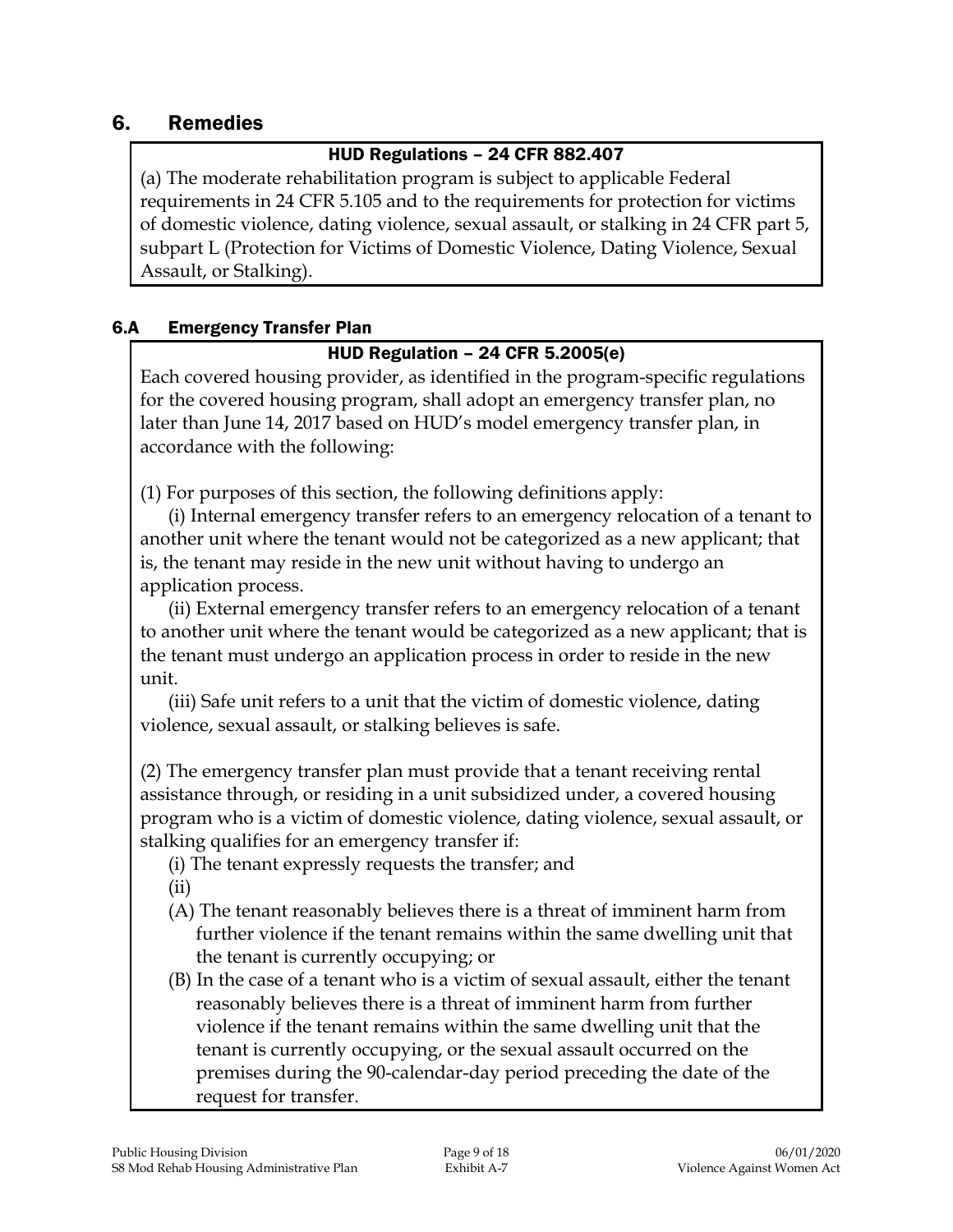(3) The emergency transfer plan must detail the measure of any priority given to tenants who qualify for an emergency transfer under VAWA in relation to other categories of tenants seeking transfers and individuals seeking placement on waiting lists.

(4) The emergency transfer plan must incorporate strict confidentiality measures to ensure that the covered housing provider does not disclose the location of the dwelling unit of the tenant to a person who committed or threatened to commit an act of domestic violence, dating violence, sexual assault, or stalking against the tenant.

(5) The emergency transfer plan must allow a tenant to make an internal emergency transfer under VAWA when a safe unit is immediately available.

(6) The emergency transfer plan must describe policies for assisting a tenant in making an internal emergency transfer under VAWA when a safe unit is not immediately available, and these policies must ensure that requests for internal emergency transfers under VAWA receive, at a minimum, any applicable additional priority that housing providers may already provide to other types of emergency transfer requests.

(7) The emergency transfer plan must describe reasonable efforts the covered housing provider will take to assist a tenant who wishes to make an external emergency transfer when a safe unit is not immediately available. The plan must include policies for assisting a tenant who is seeking an external emergency transfer under VAWA out of the covered housing provider's program or project, and a tenant who is seeking an external emergency transfer under VAWA into the covered housing provider's program or project. These policies may include:

(i) Arrangements, including memoranda of understanding, with other covered housing providers to facilitate moves; and

(ii) Outreach activities to organizations that assist or provide resources to victims of domestic violence, dating violence, sexual assault, or stalking.

(8) Nothing may preclude a tenant from seeking an internal emergency transfer and an external emergency transfer concurrently if a safe unit is not immediately available.

(9) Where applicable, the emergency transfer plan must describe policies for a tenant who has tenant-based rental assistance and who meets the requirements of paragraph (e)(2) of this section to move quickly with that assistance.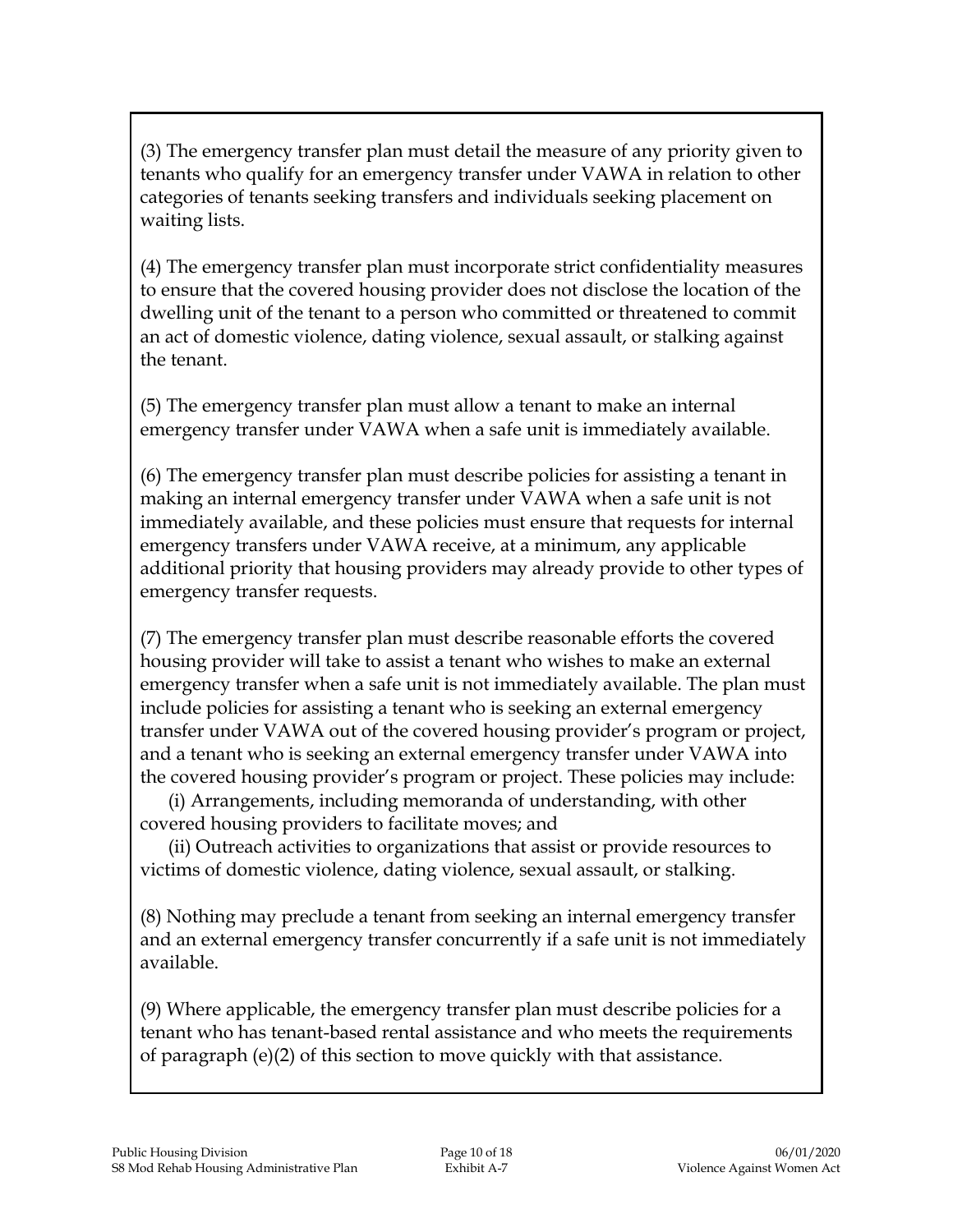(10) The emergency transfer plan may require documentation from a tenant seeking an emergency transfer, provided that:

(i) The tenant's submission of a written request to the covered housing provider, where the tenant certifies that they meet the criteria in paragraph (e)(2)(ii) of this section, shall be sufficient documentation of the requirements in paragraph (e)(2) of this section;

(ii) The covered housing provider may, at its discretion, ask an individual seeking an emergency transfer to document the occurrence of domestic violence, dating violence, sexual assault, or stalking, in accordance with §5.2007, for which the individual is seeking the emergency transfer, if the individual has not already provided documentation of that occurrence; and

(iii) No other documentation is required to qualify the tenant for an emergency transfer.

(11) The covered housing provider must make its emergency transfer plan available upon request and, when feasible, must make its plan publicly available.

(12) The covered housing provider must keep a record of all emergency transfers requested under its emergency transfer plan, and the outcomes of such requests, and retain these records for a period of three years, or for a period of time as specified in program regulations. Requests and outcomes of such requests must be reported to HUD annually.

(13) Nothing in this paragraph (e) may be construed to supersede any eligibility or other occupancy requirements that may apply under a covered housing program.

#### 6.A.1. Participants

## HUD Regulation – 24 CFR 882.407

(b) In order to facilitate emergency transfers for victims of domestic violence, dating violence, sexual assault, or stalking, covered housing providers have discretion to adopt and modify any existing admission preferences or transfer waitlist priorities for victims of domestic violence, dating violence, sexual assault, or stalking.

(c) Covered housing providers must develop and implement an emergency transfer plan that meets the requirements in 24 CFR 5.2005(e), and when a safe unit is not immediately available for a victim of domestic violence, dating violence, sexual assault, and stalking who qualifies for an emergency transfer, covered housing providers must, at a minimum:

(1) Review the covered housing provider's existing inventory of units and determine when the next vacant unit may be available; and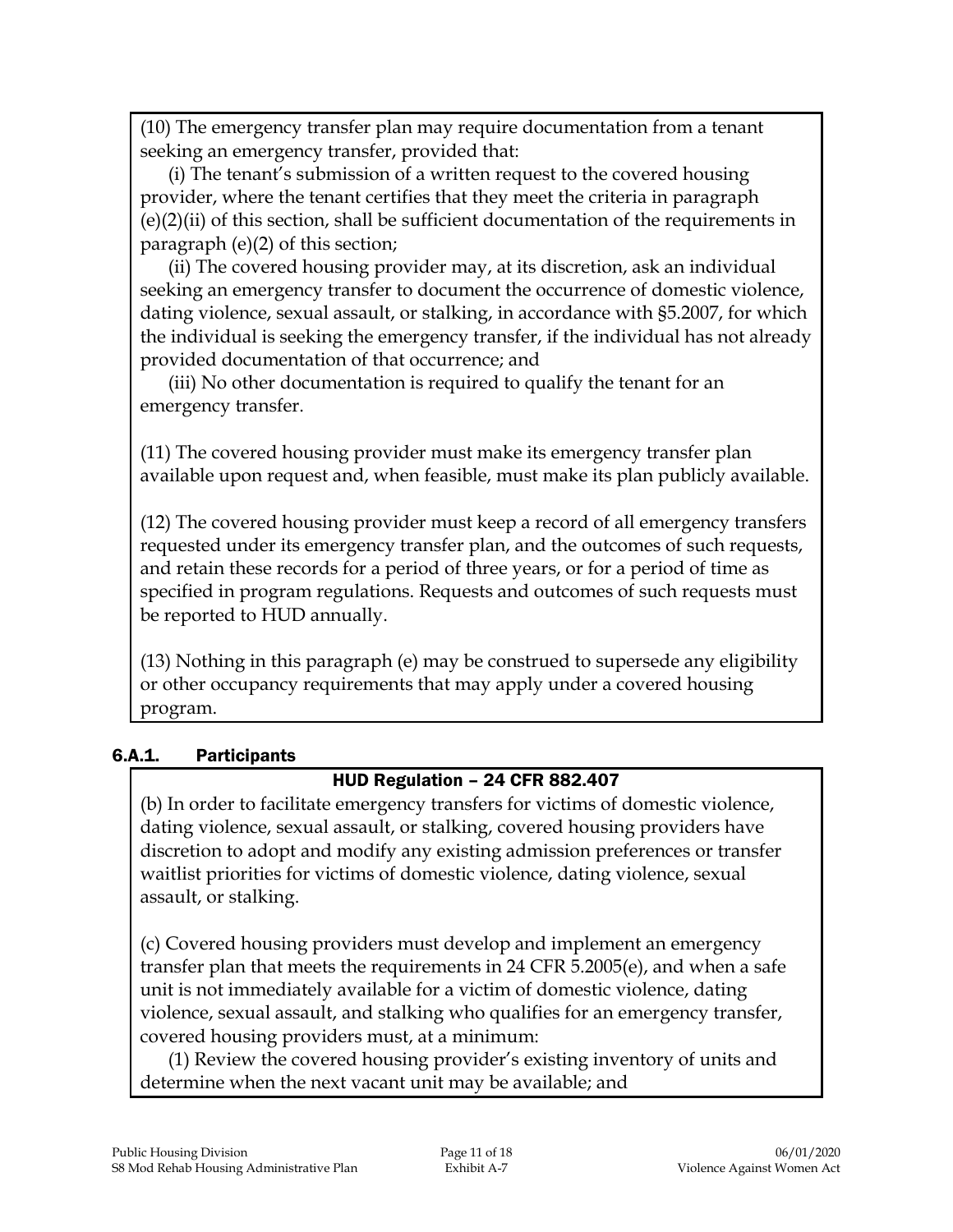(2) Provide a listing of nearby HUD subsidized rental properties, with or without preference for persons of domestic violence, dating violence, sexual assault, or stalking, and contact information for the local HUD field office.

#### HUD Regulation – 24 CFR 882.804

(b) In order to facilitate emergency transfers for victims of domestic violence, dating violence, sexual assault, or stalking, covered housing providers have discretion to adopt and modify any existing admission preferences or transfer waitlist priorities for victims of domestic violence, dating violence, sexual assault, or stalking.

(c) Covered housing providers must develop and implement an emergency transfer plan that meets the requirements in 24 CFR 5.2005(e), and when a safe unit is not immediately available for a victim of domestic violence, dating violence, sexual assault, and stalking who qualifies for an emergency transfer, covered housing providers must, at a minimum:

(1) Review the covered housing provider's existing inventory of units and determine when the next vacant unit may be available; and

(2) Provide a listing of nearby HUD subsidized rental properties, with or without preference for persons of domestic violence, dating violence, sexual assault, or stalking, and contact information for the local HUD field office.

#### 6.B Lease Bifurcation

#### HUD Regulation – 24 CFR 5.2009(a)

(1) A covered housing provider may in accordance with paragraph (a)(2) of this section, bifurcate a lease, or remove a household member from a lease in order to evict, remove, terminate occupancy rights, or terminate assistance to such member who engages in criminal activity directly relating to domestic violence, dating violence, sexual assault, or stalking against an affiliated individual or other individual:

(i) Without regard to whether the household member is a signatory to the lease; and

(ii) Without evicting, removing, terminating assistance to, or otherwise penalizing a victim of such criminal activity who is also a tenant or lawful occupant.

(2) A lease bifurcation, as provided in paragraph (a)(1) of this section, shall be carried out in accordance with any requirements or procedures as may be prescribed by Federal, State, or local law for termination of assistance or leases and in accordance with any requirements under the relevant covered housing program.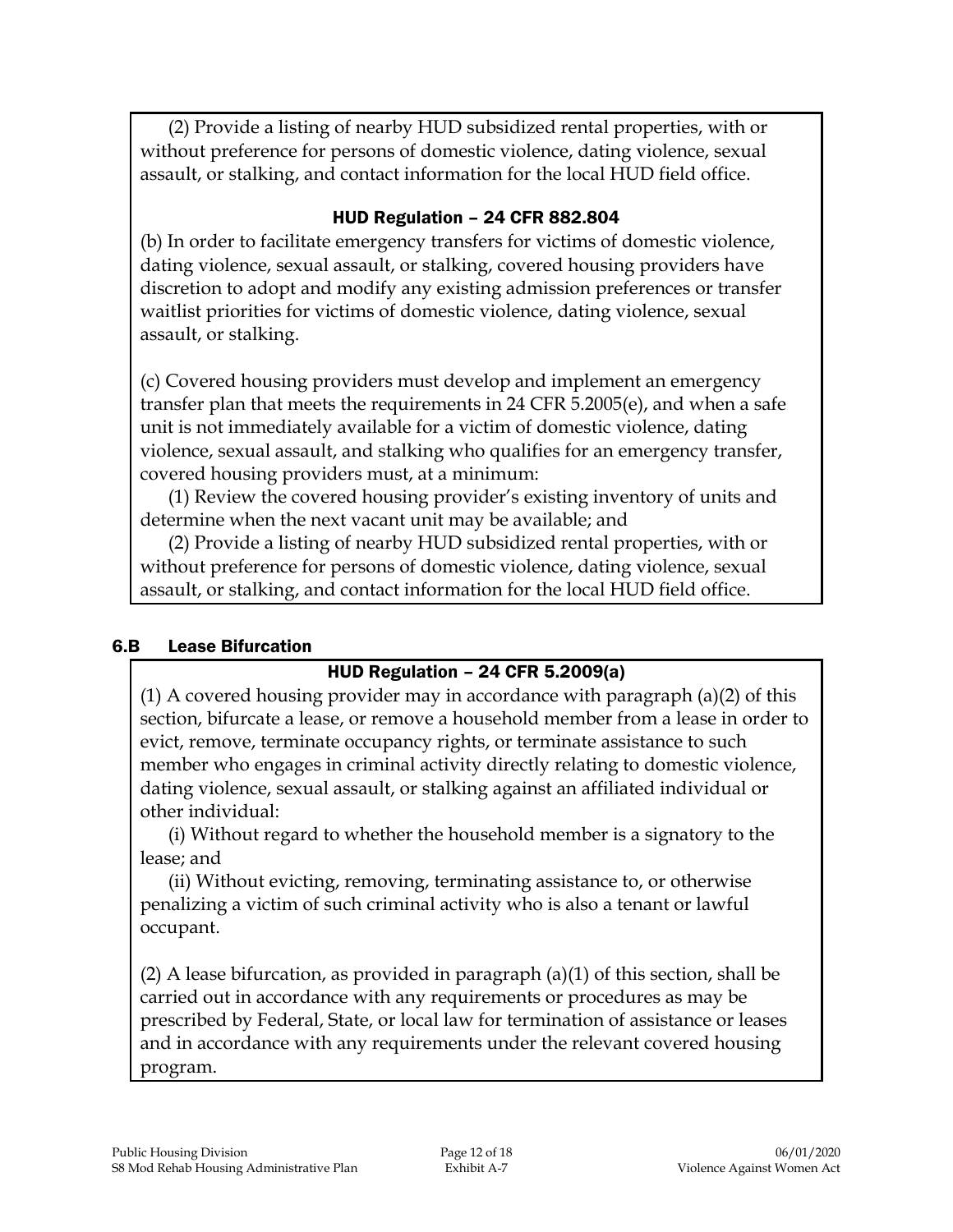#### 6.C Reasonable Time Following Bifurcation of a Lease

#### HUD Regulation – 24 CFR 5.2009(b)

(1) Applicability. The reasonable time to establish eligibility under a covered housing program or find alternative housing is specified in paragraph (b) of this section, or alternatively in the program-specific regulations governing the applicable covered housing program. Some covered housing programs may provide different time frames than are specified in this paragraph (b), and in such cases, the program-specific regulations govern.

(2) Reasonable time to establish eligibility assistance or find alternative housing.

(i) If a covered housing provider exercises the option to bifurcate a lease as provided in paragraph (a) of this section, and the individual who was evicted or for whom assistance was terminated was the eligible tenant under the covered housing program, the covered housing provider shall provide to any remaining tenant or tenants that were not already eligible a period of 90 calendar days from the date of bifurcation of the lease to:

- (A) Establish eligibility for the same covered housing program under which the evicted or terminated tenant was the recipient of assistance at the time of bifurcation of the lease; or
- (B) Establish eligibility under another covered housing program; or
- (C) Find alternative housing.

(ii) The 90-calendar-day period provided by paragraph (b)(2) of this section will not be available to a remaining household member if the statutory requirements for the covered housing program prohibit it. The 90-day calendar period also will not apply beyond the expiration of a lease, unless this is permitted by program regulations. The 90-calendar-day period is the total period provided to a remaining tenant to establish eligibility under the three options provided in paragraphs  $(b)(2)(i)(A)$ ,  $(B)$ , and  $(C)$  of this section.

(iii) The covered housing provider may extend the 90-calendar-day period in paragraph (b)(2) of this section up to an additional 60 calendar days, unless prohibited from doing so by statutory requirements of the covered program or unless the time period would extend beyond expiration of the lease.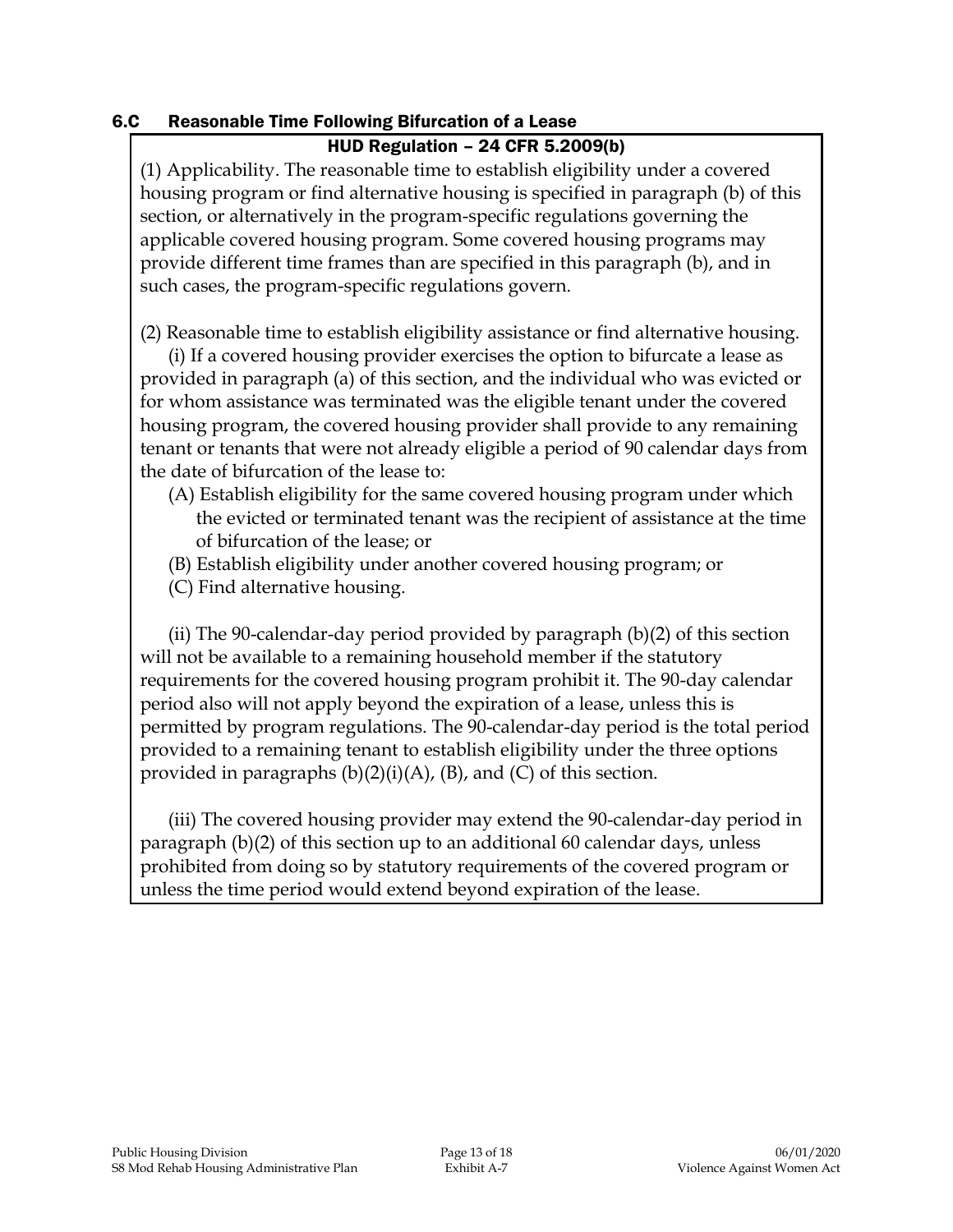# 6.D Efforts to Promote Housing Stability for Victims of Domestic Violence

#### HUD Regulation – 24 CFR 5.2009(c)

Covered housing providers are encouraged to undertake whatever actions permissible and feasible under their respective programs to assist individuals residing in their units who are victims of domestic violence, dating violence, sexual assault, or stalking to remain in their units or other units under the covered housing program or other covered housing providers, and for the covered housing provider to bear the costs of any transfer, where permissible.

# 7. Definitions

HUD Regulations – 24 CFR 5.2003

As used in this subpart L.

## 7.A Actual and Imminent Threat

Actual and imminent threat refers to a physical danger that is real, would occur within an immediate time frame, and could result in death or serious bodily harm. In determining whether an individual would pose an actual and imminent threat, the factors to be considered include: The duration of the risk, the nature and severity of the potential harm, the likelihood that the potential harm will occur, and the length of time before the potential harm would occur.

## 7.B Affiliated Individual

Affiliated individual, with respect to an individual, means:

- 1) A spouse, parent, brother, sister, or child of that individual, or a person to whom that individual stands in the place of a parent or guardian (for example, the affiliated individual is a person in the care, custody, or control of that individual); or
- 2) Any individual, tenant, or lawful occupant living in the household of that individual.

# 7.C Bifurcate

Bifurcate means to divide a lease as a matter of law, subject to the permissibility of such process under the requirements of the applicable HUD-covered program and State or local law, such that certain tenants or lawful occupants can be evicted or removed and the remaining tenants or lawful occupants can continue to reside in the unit under the same lease requirements or as may be revised depending upon the eligibility for continued occupancy of the remaining tenants and lawful occupants.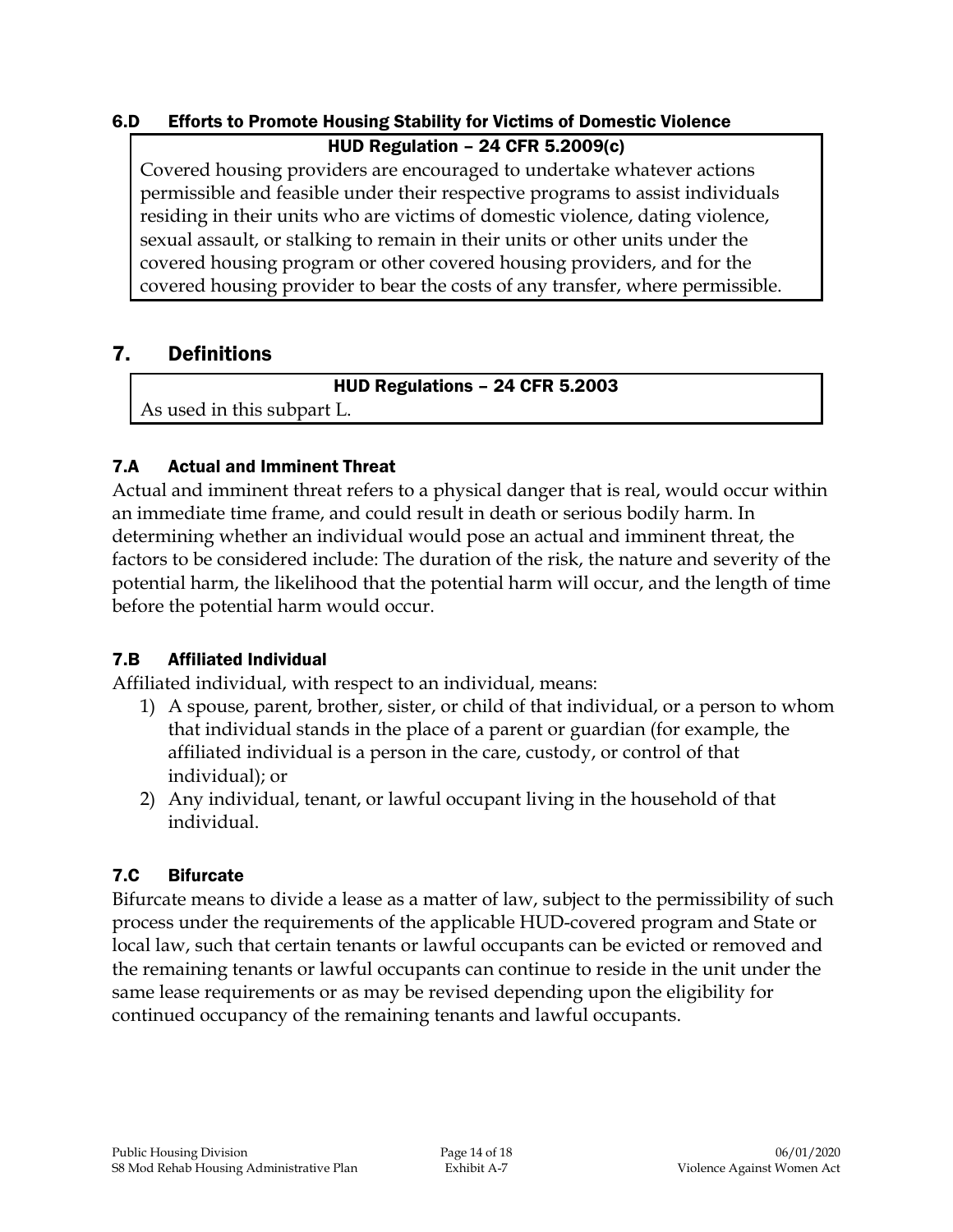## 7.D Covered Housing Program

Covered housing program consists of the following HUD programs:

- 1. Section 202 Supportive Housing for the Elderly (12 U.S.C. 1701q), with implementing regulations at 24 CFR part 891.
- 2. Section 811 Supportive Housing for Persons with Disabilities (42 U.S.C. 8013), with implementing regulations at 24 CFR part 891.
- 3. Housing Opportunities for Persons With AIDS (HOPWA) program (42 U.S.C. 12901 et seq.), with implementing regulations at 24 CFR part 574.
- 4. HOME Investment Partnerships (HOME) program (42 U.S.C. 12741 et seq.), with implementing regulations at 24 CFR part 92.
- 5. Homeless programs under title IV of the McKinney-Vento Homeless Assistance Act (42 U.S.C. 11360 et seq.), including the Emergency Solutions Grants program (with implementing regulations at 24 CFR part 576), the Continuum of Care program (with implementing regulations at 24 CFR part 578), and the Rural Housing Stability Assistance program (with regulations forthcoming).
- 6. Multifamily rental housing under section 221(d)(3) of the National Housing Act (12 U.S.C. 17151(d)) with a below-market interest rate (BMIR) pursuant to section 221(d)(5), with implementing regulations at 24 CFR part 221.
- 7. Multifamily rental housing under section 236 of the National Housing Act (12 U.S.C. 1715z–1), with implementing regulations at 24 CFR part 236.
- 8. HUD programs assisted under the United States Housing Act of 1937 (42 U.S.C. 1437 et seq.); specifically, public housing under section 6 of the 1937 Act (42 U.S.C. 1437d) (with regulations at 24 CFR Chapter IX), tenant-based and projectbased rental assistance under section 8 of the 1937 Act (42 U.S.C. 1437f) (with regulations at 24 CFR chapters VIII and IX), and the Section 8 Moderate Rehabilitation Single Room Occupancy (with implementing regulations at 24 CFR part 882, subpart H).
- 9. The Housing Trust Fund (12 U.S.C. 4568) (with implementing regulations at 24 CFR part 93).

## 7.E Covered Housing Provider

Covered housing provider refers to the individual or entity under a covered housing program that has responsibility for the administration and/or oversight of VAWA protections and includes PHAs, sponsors, owners, mortgagors, managers, State and local governments or agencies thereof, nonprofit or for-profit organizations or entities. The program-specific regulations for the covered housing programs identify the individual or entity that carries out the duties and responsibilities of the covered housing provider as set forth in part 5, subpart L. For any of the covered housing programs, it is possible that there may be more than one covered housing provider; that is, depending upon the VAWA duty or responsibility to be performed by a covered housing provider, the covered housing provider may not always be the same individual or entity.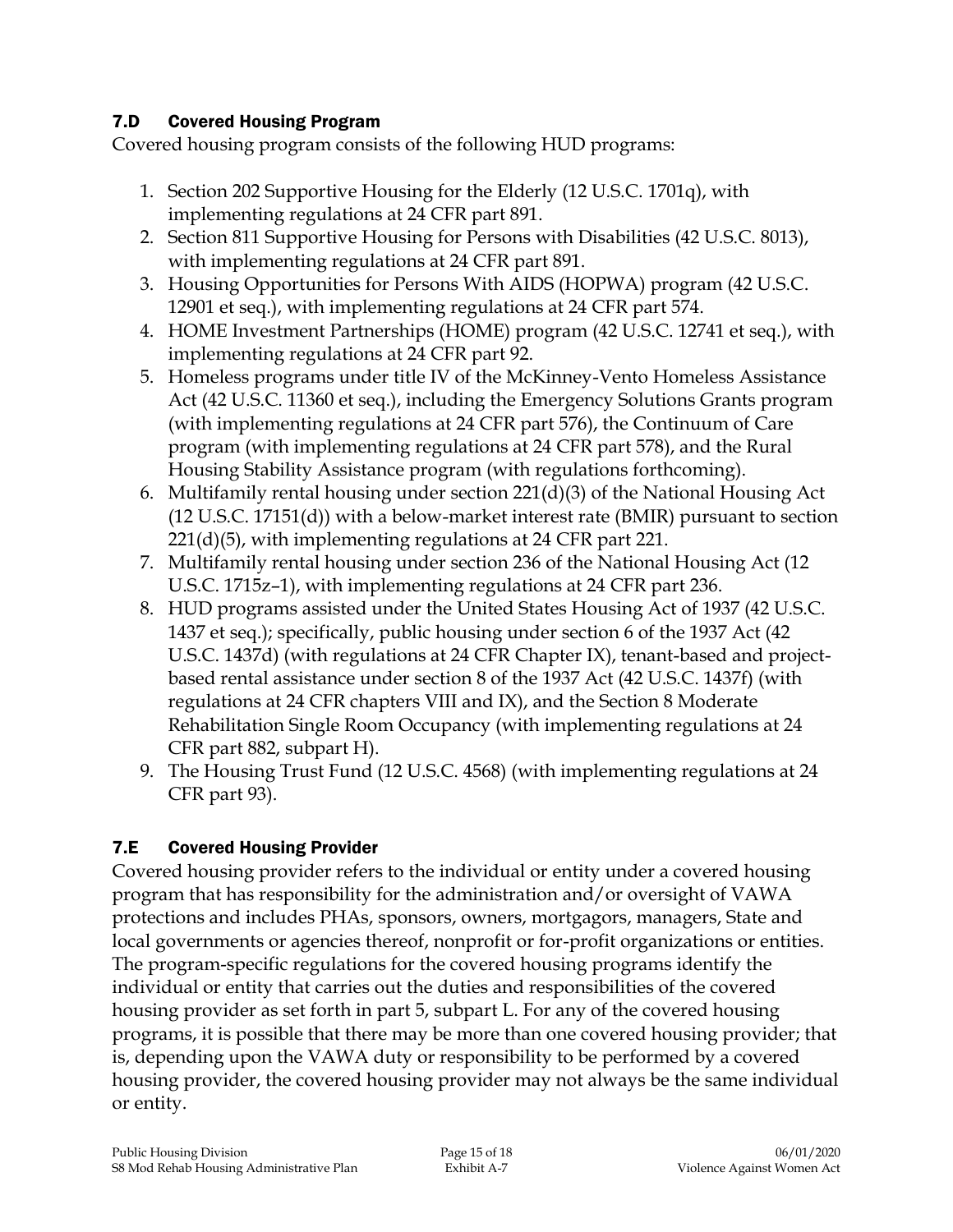## 7.F Crime of Violence

Crime of violence (18 U.S. Code 16) means an offense that has as an element the use, attempted use, or threatened use of physical force against the person or property of another or any offense that is a felony and that, by its nature, involves a substantial risk that physical force against the person or property of another may be used in the course of committing the offense.

#### 7.G Dating Violence

Dating violence means violence committed by a person:

- 1) Who is or has been in a social relationship of a romantic or intimate nature with the victim; and
- 2) Where the existence of such a relationship shall be determined based on a consideration of the following factors:
	- a) The length of the relationship;
	- b) The type of relationship; and
	- c) The frequency of interaction between the persons involved in the relationship.

#### 7.H Domestic Violence

Domestic violence includes felony or misdemeanor crimes of violence committed by a current or former spouse or intimate partner of the victim, by a person with whom the victim shares a child in common, by a person who is cohabitating with or has cohabitated with the victim as a spouse or intimate partner, by a person similarly situated to a spouse of the victim under the domestic or family violence laws of the jurisdiction receiving grant monies, or by any other person against an adult or youth victim who is protected from that person's acts under the domestic or family violence laws of the jurisdiction. The term ''spouse or intimate partner of the victim'' includes a person who is or has been in a social relationship of a romantic or intimate nature with the victim, as determined by the length of the relationship, the type of the relationship, and the frequency of interaction between the persons involved in the relationship.

In Alaska (Alaska Statute 18.66.990(5)), this includes:

- 1. Adults or minors who are current or former spouses;
- 2. Adults or minors who live together or who have lived together;
- 3. Adults or minors who are dating or who have dated;
- 4. Adults or minors who are engaged in or who have engaged in a sexual relationship;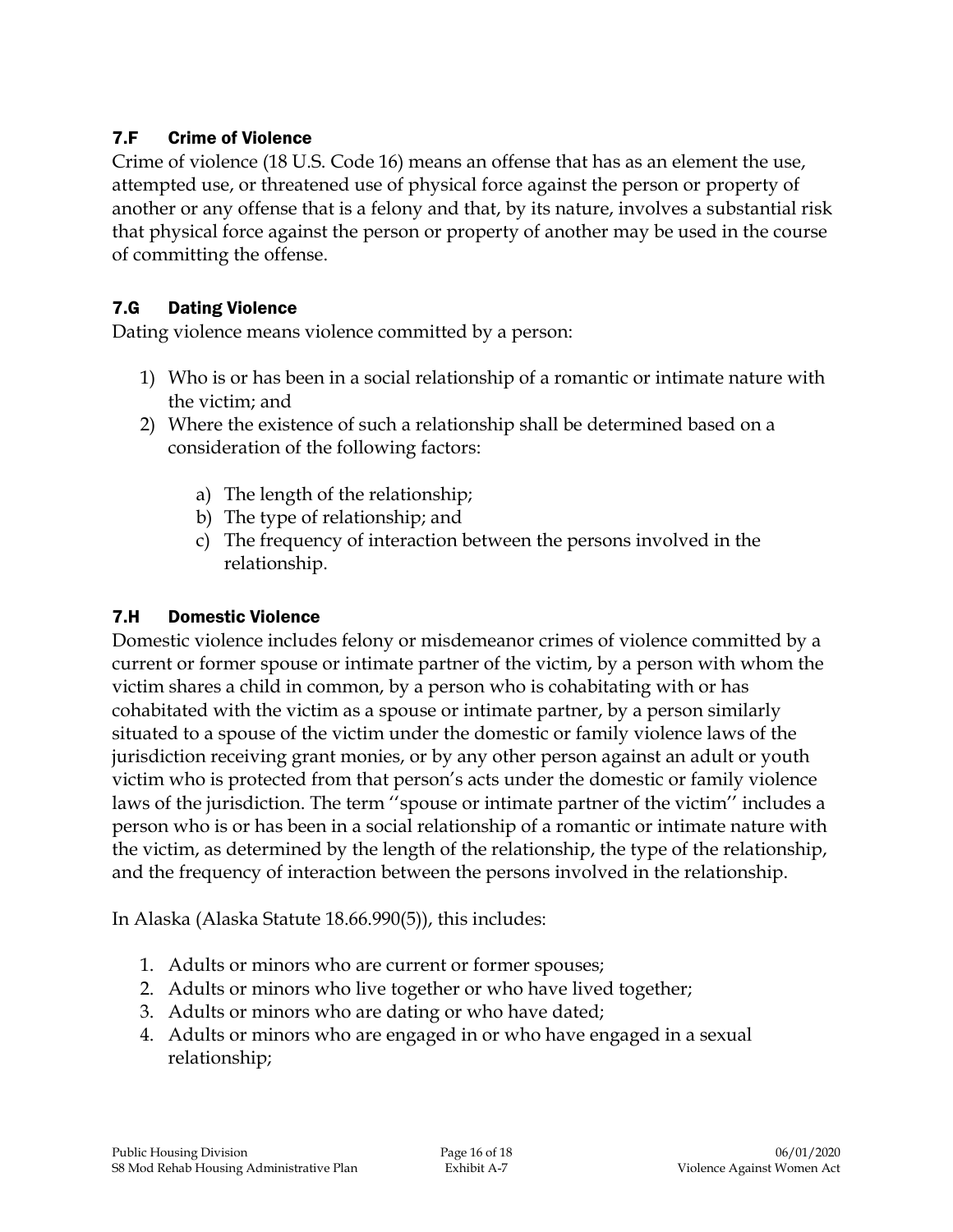- 5. Adults or minors who are related to each other up to the fourth degree of consanguinity, whether of the whole or half blood or by adoption, computed under the rules of civil law;
- 6. Adults or minors who are related or formerly related by marriage;
- 7. Persons who have a child of the relationship; and
- 8. Minor children of a person in a relationship that is described in (1) (7) of this paragraph;

## 7.I Guest

Guest means a person temporarily staying in the unit with the consent of a tenant or other member of the household who has express or implied authority to so consent on behalf of the tenant. This term is further defined under 24 CFR 966 and 982.

## 7.J Other Person Under the Tenant's Control

Other person under the tenant's control means that the person, although not staying as a guest (as defined in this section) in the unit, is, or was, at the time of the activity in question, on the premises because of an invitation from the tenant or other member of the household who has express or implied authority to so consent on behalf of the tenant. Absent evidence to the contrary, a person temporarily and infrequently on the premises solely for legitimate commercial purposes is not under the tenant's control.

## 7.K Perpetrator

Perpetrator is a person who commits an act of domestic violence, dating violence, sexual assault, or stalking against an individual.

## 7.L Sexual Assault

Sexual Assault means any nonconsensual sexual act proscribed by Federal, tribal, or State law including when the victim lacks capacity to consent.

## 7.M Stalking

Stalking means engaging in a course of conduct directed at a specific person that would cause a reasonable person to:

- 1) Fear for the person's individual safety or the safety of others; or
- 2) Suffer substantial emotional distress.